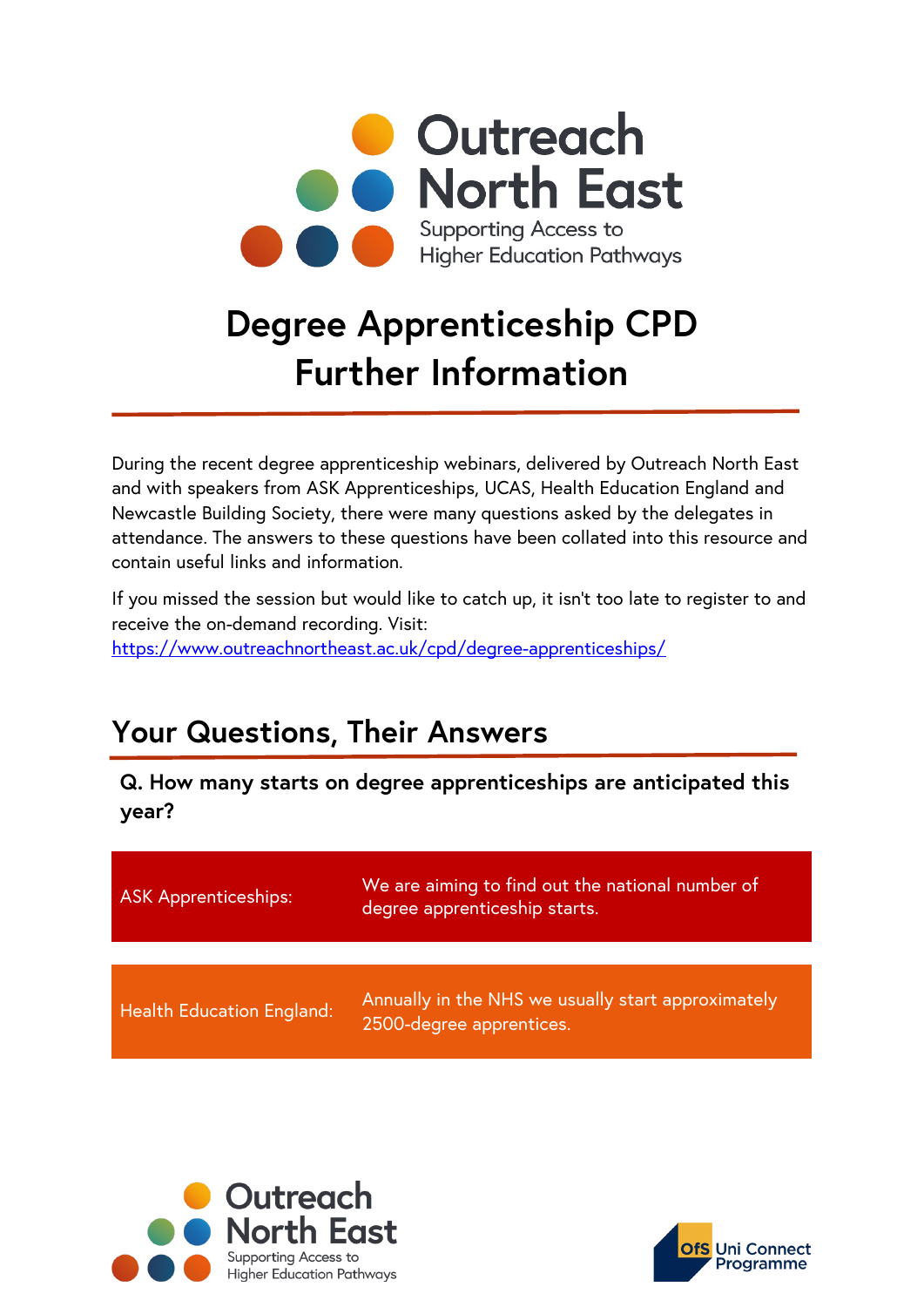#### **Q. What is the average age of those starting a degree apprenticeship?**

| <b>ASK Apprenticeships:</b>      | Across all apprenticeship levels, nationally<br>approximately 50% of apprenticeships are started by<br>those aged 16-24 and so half started by those aged<br>$25+$ . |
|----------------------------------|----------------------------------------------------------------------------------------------------------------------------------------------------------------------|
|                                  |                                                                                                                                                                      |
| <b>Health Education England:</b> | In the NHS the average age of those starting a degree<br>apprenticeship is 22+.                                                                                      |

#### **Q.** How can you find out what degree apprenticeships are available in the North East?

| Employers and providers advertise their<br>apprenticeship vacancies in a number of locations,<br>it is key for those supporting young people to<br>North East Jobs, NHS Jobs, etc. will have vacancies,<br>likewise many employers choose to simply advertise<br>on their websites alone and so research is the key.<br><b>ASK Apprenticeships:</b><br>opportunities on their websites, social media and<br>other comms routes too. We encourage those<br>searching to sign up to newsletters, websites,<br>LinkedIn, etc. so that they have the breadth of<br>opportunities coming to them. We emphasise it is<br>their time and effort that they need to put into<br>searching. |  | there is not one central point of reference. Therefore,<br>encourage them broaden their searches. Websites like<br>gov.uk, find an apprenticeship, UCAS apprenticeships,<br>Training providers/Universities will also advertise the |
|-----------------------------------------------------------------------------------------------------------------------------------------------------------------------------------------------------------------------------------------------------------------------------------------------------------------------------------------------------------------------------------------------------------------------------------------------------------------------------------------------------------------------------------------------------------------------------------------------------------------------------------------------------------------------------------|--|-------------------------------------------------------------------------------------------------------------------------------------------------------------------------------------------------------------------------------------|
|-----------------------------------------------------------------------------------------------------------------------------------------------------------------------------------------------------------------------------------------------------------------------------------------------------------------------------------------------------------------------------------------------------------------------------------------------------------------------------------------------------------------------------------------------------------------------------------------------------------------------------------------------------------------------------------|--|-------------------------------------------------------------------------------------------------------------------------------------------------------------------------------------------------------------------------------------|

Health Education England: NHS apprenticeships are advertised on: <https://www.jobs.nhs.uk/>



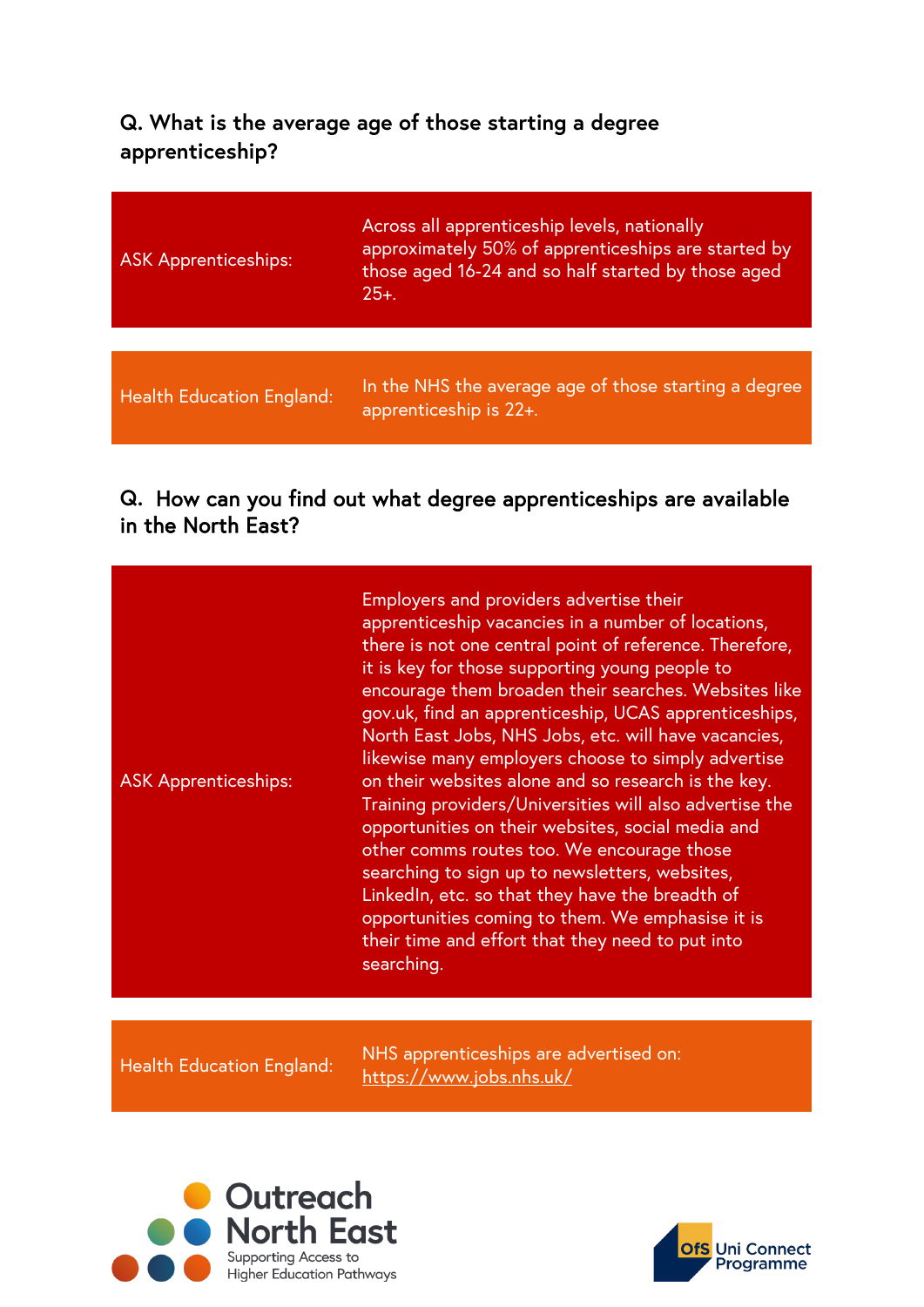**Q.** North East vacancies seem somewhat sparse, particularly in the digital sector of which we as schools and sixth form are asked to promote. There are a few key players for digital degree apprenticeships (Accenture, EY...) are there any others?

ASK Apprenticeships: Over 50% of all levels of apprenticeships are started with large employers such as those mentioned above and so the other half are with small to medium sized, perhaps local businesses which may simply recruit as and when they need an apprentice. In terms of Digital apprenticeships many employers offer opportunities from Level 4+, even if the company themselves are not necessarily in the digital sector, for example Rolls Royce offer a range of degree apprenticeships including one in Digital and Technology Solutions. GSK offer digital roles alongside others, Network Rail offer an IT and Business Services Degree apprenticeship, etc. Please note that Higher Levels (Levels 4 & 5) are important to search for alongside degree apprenticeships as many employers hire at this level to ensure a number of years in industry. Some may continue to fund a degree apprenticeship or further qualifications once this is complete. Some students may even find a Level 3 apprenticeship beneficial to enter a certain industry and then work within the

level of qualification.

We have included some further information at the end of this document about searching for specific sector opportunities.

Company to progress in both job role, experience, and



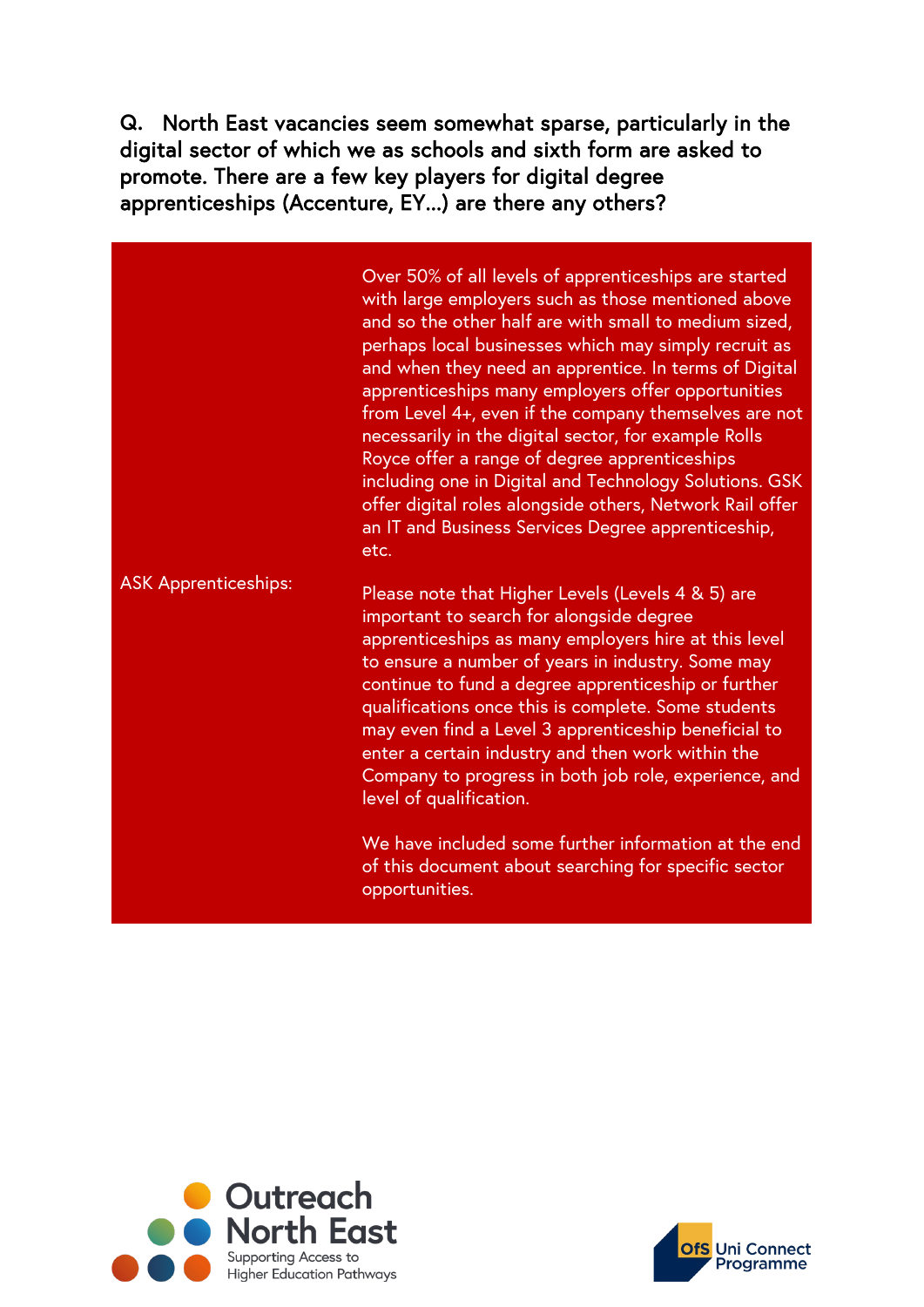**Q.** Is there any central record of a recruitment cycle/key dates or is it down to the individual employers?

|  | <b>ASK Apprenticeships:</b> | This is completely up to the employer and training<br>provider/university when they advertise and how long<br>each recruitment process will be. Some employers<br>start recruitment in the Autumn advertising<br>opportunities for the apprenticeship to start the<br>following September, in the case of Higher and<br>Degree opportunities. However, many of the<br>recruitment windows are much shorter and the<br>apprenticeship can actually start any time of the year.<br>We would always say to be ready anywhere up to a<br>year before they are available to start. If starting Year<br>12 for example, get them to research now what<br>employers advertise when throughout the year so<br>they are prepared when they would like to apply.<br>Some have specific apprenticeship 'windows'<br>throughout the year such as a number of Local<br>Councils and employers such as GSK, some will be<br>adhoc based on need. |
|--|-----------------------------|------------------------------------------------------------------------------------------------------------------------------------------------------------------------------------------------------------------------------------------------------------------------------------------------------------------------------------------------------------------------------------------------------------------------------------------------------------------------------------------------------------------------------------------------------------------------------------------------------------------------------------------------------------------------------------------------------------------------------------------------------------------------------------------------------------------------------------------------------------------------------------------------------------------------------------|
|--|-----------------------------|------------------------------------------------------------------------------------------------------------------------------------------------------------------------------------------------------------------------------------------------------------------------------------------------------------------------------------------------------------------------------------------------------------------------------------------------------------------------------------------------------------------------------------------------------------------------------------------------------------------------------------------------------------------------------------------------------------------------------------------------------------------------------------------------------------------------------------------------------------------------------------------------------------------------------------|

Health Education England:

Determined by individual employers, it's a good idea to set up notifications on NHS jobs as apprenticeships are advised all year round.



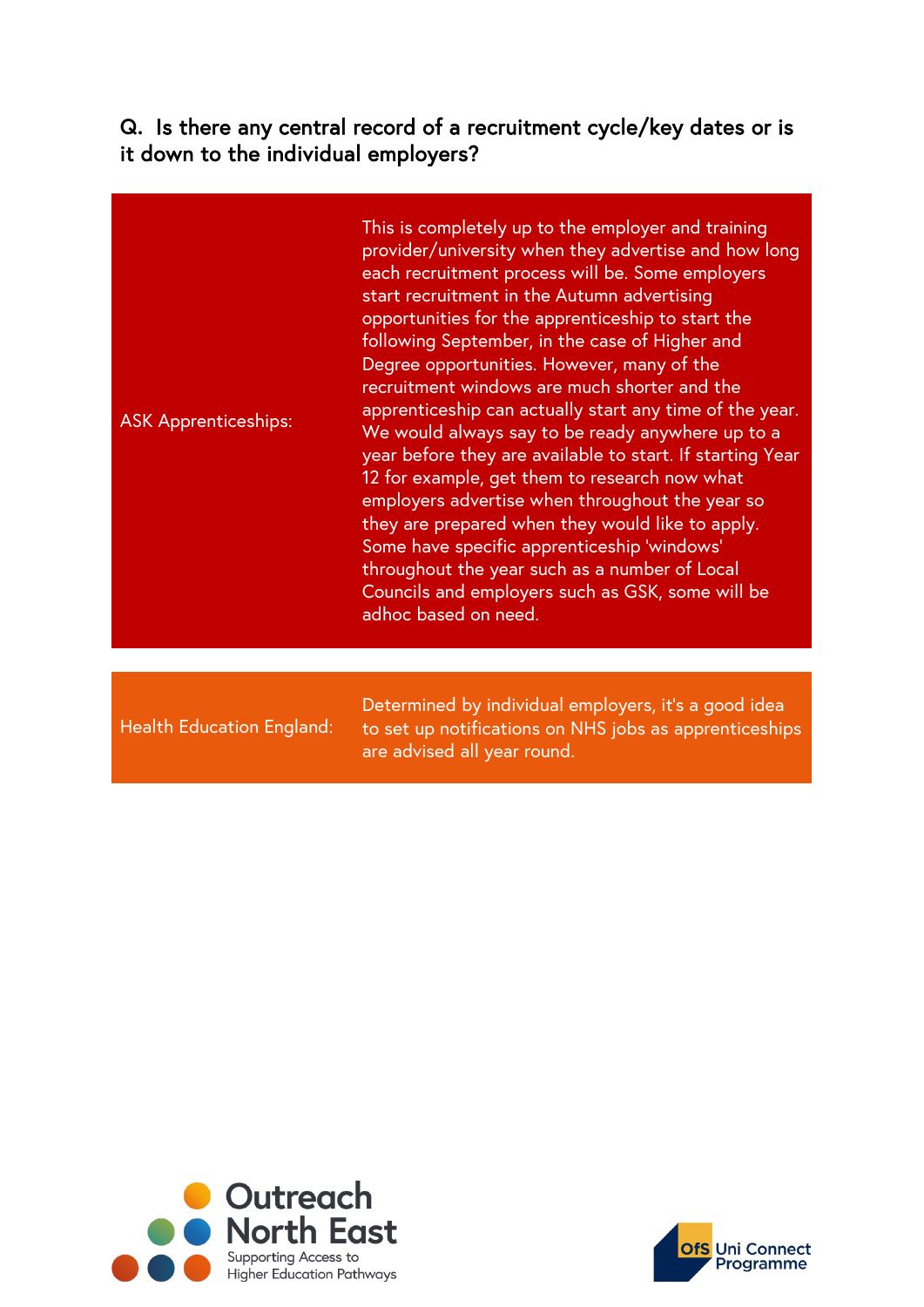**Q.** Any option of completing a degree apprenticeship within the same number of years as a normal degree (three years)?

ASK Apprenticeships: This depends upon the employer and provider. Holding down a full-time job with responsibilities and studying towards a degree certainly takes a skill and so the time allocated for the apprenticeship will be appropriate to the role and industry to ensure that they can be successful in getting the degree, understanding their role, the industry and succeeding in the workplace. Many degree apprentices get extra responsibilities over and above, such as tutoring any new apprentices that are recruited, etc. so they do carry a lot of work within the time frame.

Health Education England: Yes, and longer if part time.

Q. Some of my students are particularly interested in apprenticeships within the NHS and Teaching, can you give me some more information?

ASK Apprenticeships:

NHS Jobs website will have more information on the pathways to careers and search each local NHS Trust as they will vary as to what apprenticeship opportunities they offer. They often have open days and sometimes Summer Programmes to get involved with. Whether it is entering the Education sector as a Level 3 teaching Assistant apprentice or going straight into a Level 6 standard it will be the individual school/trust advertising and the provider.

See our website dedicated to NHS apprenticeships<br>Health Education England: See our website dedicated to NHS apprenticeships [https://haso.skillsforhealth.org.uk/](https://eur03.safelinks.protection.outlook.com/?url=https%3A%2F%2Fhaso.skillsforhealth.org.uk%2F&data=04%7C01%7CSasha.Quigg%40newcastle.ac.uk%7C72614cdaf29b4874c58508da1bd40a08%7C9c5012c9b61644c2a91766814fbe3e87%7C1%7C0%7C637852894750821032%7CUnknown%7CTWFpbGZsb3d8eyJWIjoiMC4wLjAwMDAiLCJQIjoiV2luMzIiLCJBTiI6Ik1haWwiLCJXVCI6Mn0%3D%7C3000&sdata=qG%2BJy681BxjG3il743EM38Ch8fiWuuYPy12E%2Fm5kibM%3D&reserved=0)



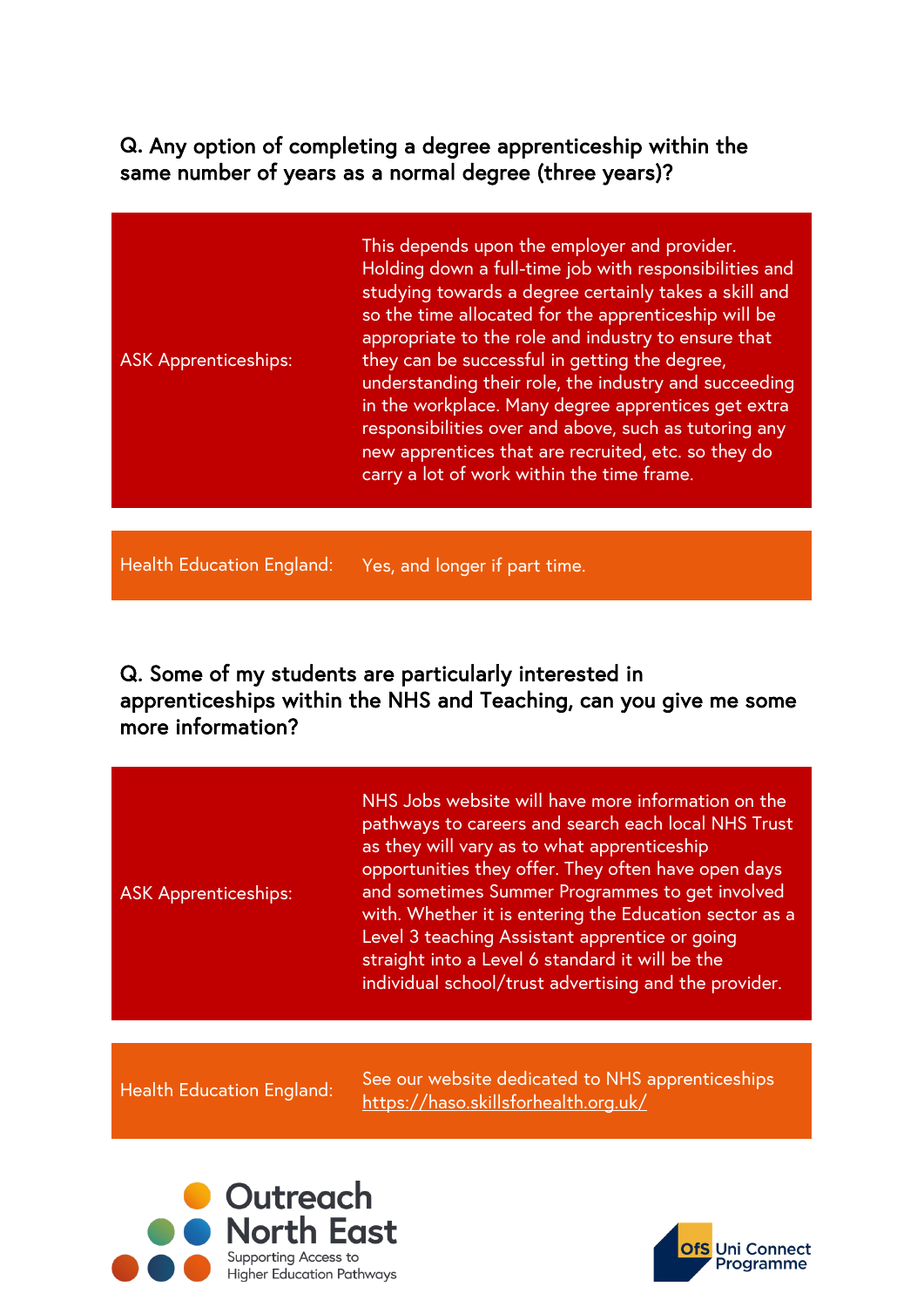Q. There are so many places to search the Degree Apprenticeships, which site should we recommend to students to use, as it updates regularly and houses them all?

| <b>ASK Apprenticeships:</b> | UCAS, Not going to Uni, Company websites, Training<br>Provider Websites, jobs boards, social media jobs<br>boards. The more online newsletters and<br>companies/providers they follow the more chance of<br>finding opportunities. If they know an employer hires<br>apprenticeships but there are no vacancies advertised<br>at that time of searching - contact them asking when<br>their recruitment process starts, what roles. Get<br>involved with onsite and inline open days, etc. Being<br>proactive goes a long way. |
|-----------------------------|--------------------------------------------------------------------------------------------------------------------------------------------------------------------------------------------------------------------------------------------------------------------------------------------------------------------------------------------------------------------------------------------------------------------------------------------------------------------------------------------------------------------------------|
|                             |                                                                                                                                                                                                                                                                                                                                                                                                                                                                                                                                |

Health Education England: For NHS vacancies, visit:<https://www.jobs.nhs.uk/>

## **Further Information from ASK Apprenticeships**

In addition to the vacancy search tools that are mentioned above, another way to search is through the qualification side of the apprenticeship.

To understand what Apprenticeship Standards are available the students can follow this simple search:

## **Step 1:**

#### <https://www.instituteforapprenticeships.org/apprenticeship-standards/> Search through this website to find the most appropriate standard, categorised by sector and level (keep the level at least 4, 5, 6 to see breath of opportunities not just Degree). Lots of information on these to understand what they would be studying as part of the qualification.